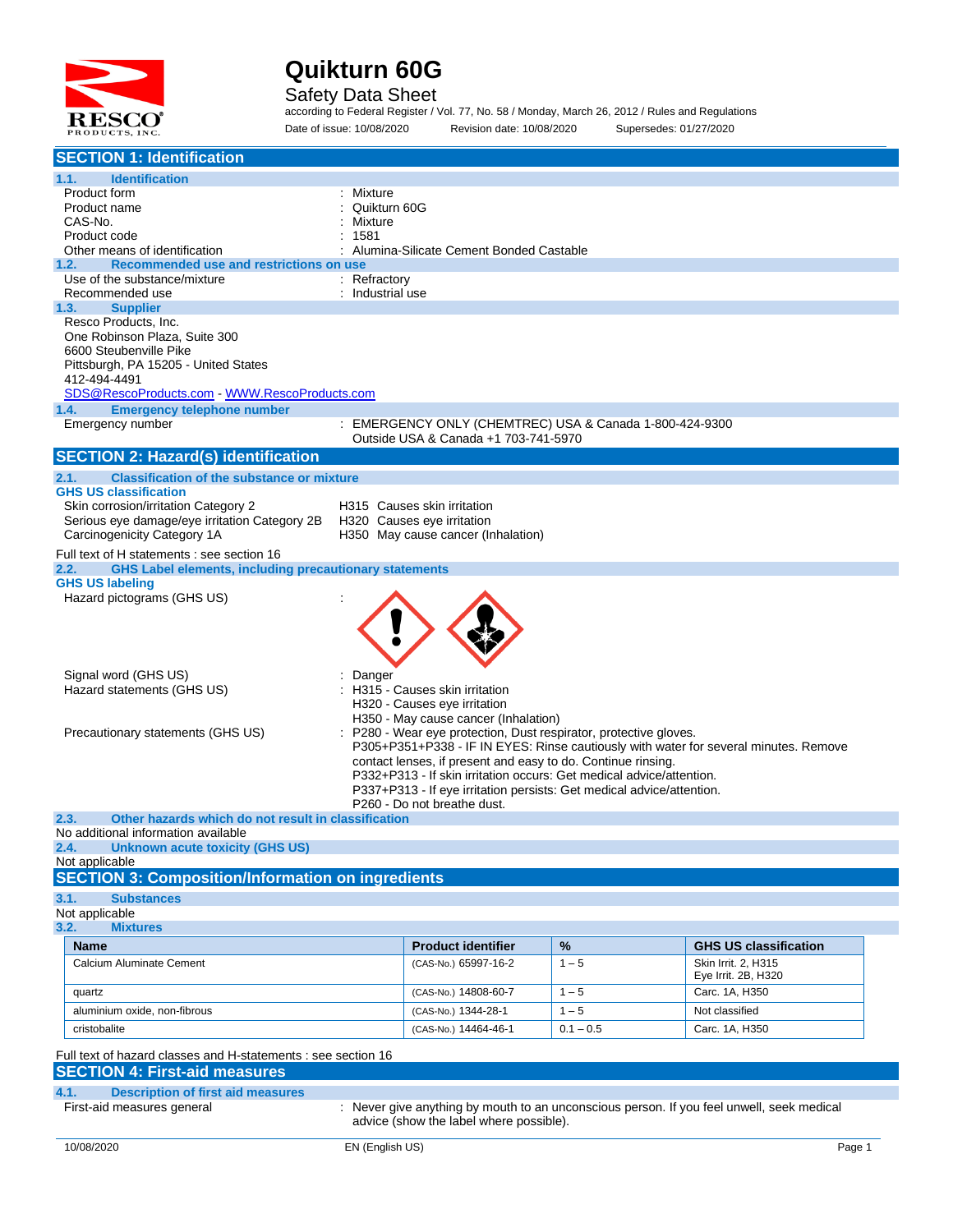Safety Data Sheet

| First-aid measures after inhalation<br>First-aid measures after skin contact<br>First-aid measures after eye contact | Allow affected person to breathe fresh air. Allow the victim to rest.<br>Wash with plenty of soap and water. Wash contaminated clothing before reuse.<br>: IF IN EYES: Rinse cautiously with water for several minutes. Remove contact lenses, if present<br>and easy to do. Continue rinsing. |
|----------------------------------------------------------------------------------------------------------------------|------------------------------------------------------------------------------------------------------------------------------------------------------------------------------------------------------------------------------------------------------------------------------------------------|
| First-aid measures after ingestion                                                                                   | : Rinse mouth. Do NOT induce vomiting. Obtain emergency medical attention.                                                                                                                                                                                                                     |
| Most important symptoms and effects (acute and delayed)<br>4.2.<br>Potential Adverse human health effects and        | : Based on available data, the classification criteria are not met.                                                                                                                                                                                                                            |
| symptoms<br>Symptoms/effects after inhalation                                                                        | : May cause cancer by inhalation. Danger of serious damage to health by prolonged exposure                                                                                                                                                                                                     |
| Symptoms/effects after skin contact                                                                                  | through inhalation.<br>Causes skin irritation.                                                                                                                                                                                                                                                 |
| Symptoms/effects after eye contact                                                                                   | Causes eye irritation.                                                                                                                                                                                                                                                                         |
| Immediate medical attention and special treatment, if necessary<br>4.3.                                              |                                                                                                                                                                                                                                                                                                |
| No additional information available<br><b>SECTION 5: Fire-fighting measures</b>                                      |                                                                                                                                                                                                                                                                                                |
|                                                                                                                      |                                                                                                                                                                                                                                                                                                |
| Suitable (and unsuitable) extinguishing media<br>5.1.<br>Suitable extinguishing media                                | : Use extinguishing media appropriate for surrounding fire.                                                                                                                                                                                                                                    |
| Unsuitable extinguishing media                                                                                       | : In case of fire, all extinguishing media allowed.                                                                                                                                                                                                                                            |
| Specific hazards arising from the chemical<br>5.2.                                                                   |                                                                                                                                                                                                                                                                                                |
| Fire hazard<br>5.3.<br>Special protective equipment and precautions for fire-fighters                                | : Not flammable.                                                                                                                                                                                                                                                                               |
| Firefighting instructions                                                                                            | : Fight fire with normal precautions from a reasonable distance.                                                                                                                                                                                                                               |
| Protection during firefighting                                                                                       | : Do not enter fire area without proper protective equipment, including respiratory protection.                                                                                                                                                                                                |
| <b>SECTION 6: Accidental release measures</b>                                                                        |                                                                                                                                                                                                                                                                                                |
| 6.1.<br>Personal precautions, protective equipment and emergency procedures                                          |                                                                                                                                                                                                                                                                                                |
| 6.1.1.<br>For non-emergency personnel<br>Emergency procedures                                                        | : Do not breathe dust.                                                                                                                                                                                                                                                                         |
| 6.1.2.<br>For emergency responders                                                                                   |                                                                                                                                                                                                                                                                                                |
| Protective equipment                                                                                                 | : Equip cleanup crew with proper protection.                                                                                                                                                                                                                                                   |
| <b>Emergency procedures</b><br><b>Environmental precautions</b>                                                      | : Ventilate area.                                                                                                                                                                                                                                                                              |
| 6.2.<br>Prevent entry to sewers and public waters.                                                                   |                                                                                                                                                                                                                                                                                                |
| Methods and material for containment and cleaning up<br>6.3.                                                         |                                                                                                                                                                                                                                                                                                |
| Methods for cleaning up                                                                                              | : On land, sweep or shovel into suitable containers. Minimize generation of dust.                                                                                                                                                                                                              |
| <b>Reference to other sections</b><br>6.4.                                                                           |                                                                                                                                                                                                                                                                                                |
|                                                                                                                      |                                                                                                                                                                                                                                                                                                |
| See Heading 8. Exposure controls and personal protection.                                                            |                                                                                                                                                                                                                                                                                                |
| <b>SECTION 7: Handling and storage</b><br>7.1.                                                                       |                                                                                                                                                                                                                                                                                                |
| <b>Precautions for safe handling</b><br>Precautions for safe handling                                                | : Do not handle until all safety precautions have been read and understood. Avoid raising dust.                                                                                                                                                                                                |
|                                                                                                                      | Avoid contact with skin and eyes. Do not breathe dust.                                                                                                                                                                                                                                         |
| Hygiene measures                                                                                                     | : Wash hands and other exposed areas with mild soap and water before eating, drinking or                                                                                                                                                                                                       |
| Conditions for safe storage, including any incompatibilities<br>7.2.                                                 | smoking and when leaving work.                                                                                                                                                                                                                                                                 |
| Storage conditions                                                                                                   | : Store this product in a dry location where it can be protected from the elements.                                                                                                                                                                                                            |
| Incompatible products                                                                                                | : Strong bases. Strong acids.                                                                                                                                                                                                                                                                  |
| <b>SECTION 8: Exposure controls/personal protection</b>                                                              |                                                                                                                                                                                                                                                                                                |
| <b>Control parameters</b><br>8.1.                                                                                    |                                                                                                                                                                                                                                                                                                |
| Quikturn 60G (Mixture)                                                                                               |                                                                                                                                                                                                                                                                                                |
| No additional information available                                                                                  |                                                                                                                                                                                                                                                                                                |
| Calcium Aluminate Cement (65997-16-2)                                                                                |                                                                                                                                                                                                                                                                                                |
| No additional information available                                                                                  |                                                                                                                                                                                                                                                                                                |
| cristobalite (14464-46-1)                                                                                            |                                                                                                                                                                                                                                                                                                |
| <b>USA - ACGIH - Occupational Exposure Limits</b>                                                                    |                                                                                                                                                                                                                                                                                                |
| ACGIH TWA (mg/m <sup>3</sup> )                                                                                       | 0.025 mg/m <sup>3</sup> respirable dust                                                                                                                                                                                                                                                        |
| USA - OSHA - Occupational Exposure Limits                                                                            |                                                                                                                                                                                                                                                                                                |
| OSHA PEL (TWA) (mg/m <sup>3</sup> )                                                                                  | $0.05$ mg/m <sup>3</sup> respirable dust                                                                                                                                                                                                                                                       |
| aluminium oxide, non-fibrous (1344-28-1)                                                                             |                                                                                                                                                                                                                                                                                                |
| <b>USA - ACGIH - Occupational Exposure Limits</b>                                                                    |                                                                                                                                                                                                                                                                                                |
| ACGIH TWA (mg/m <sup>3</sup> )                                                                                       | 1 mg/m <sup>3</sup> respirable dust                                                                                                                                                                                                                                                            |
| quartz (14808-60-7)                                                                                                  |                                                                                                                                                                                                                                                                                                |
| <b>USA - ACGIH - Occupational Exposure Limits</b>                                                                    |                                                                                                                                                                                                                                                                                                |
| ACGIH TWA (mg/m <sup>3</sup> )                                                                                       | 0.025 mg/m <sup>3</sup> (Silica-Crystalline Quartz; USA; Time-weighted average exposure limit 8<br>h; TLV - Adopted Value; Respirable fraction)                                                                                                                                                |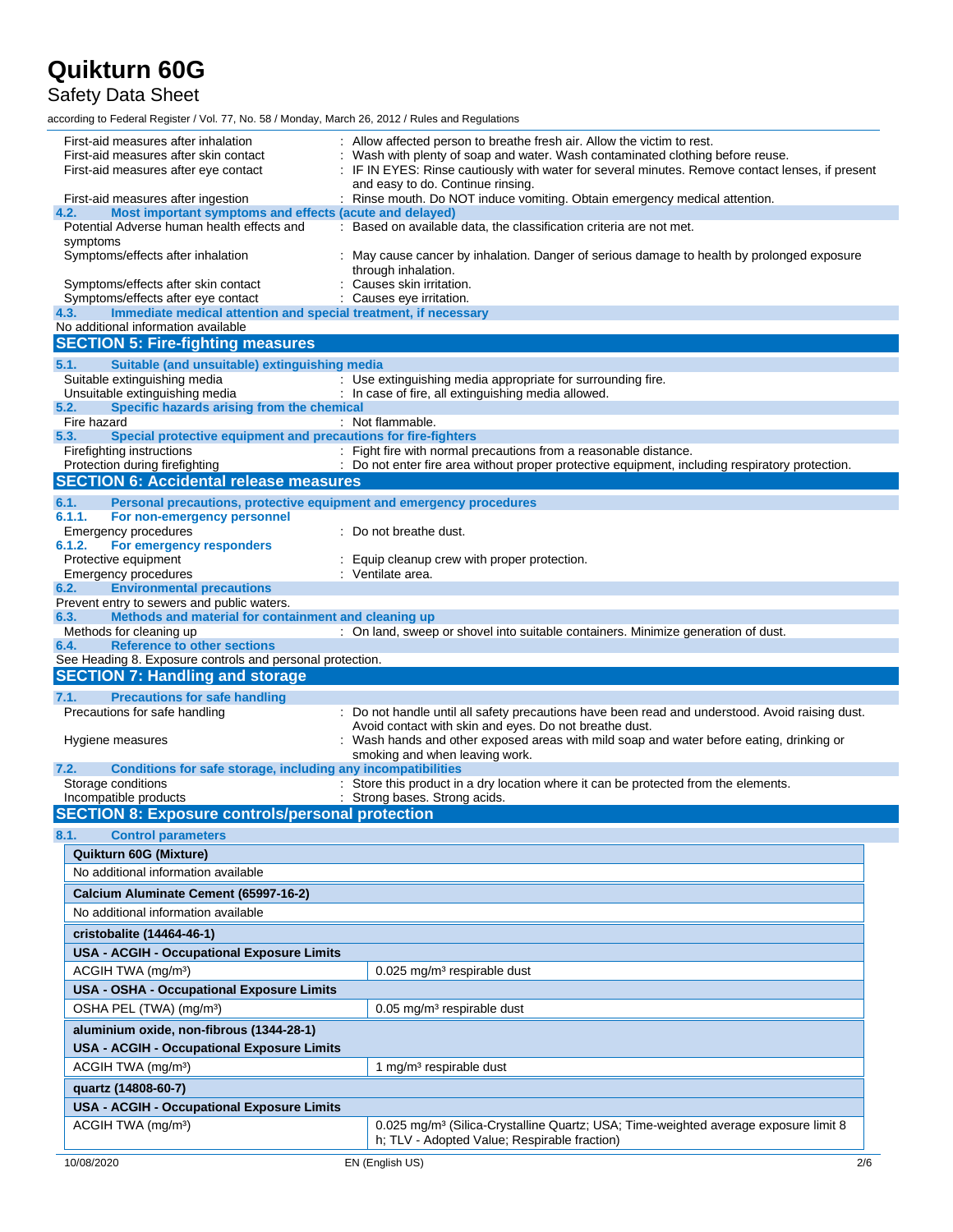Safety Data Sheet

| <b>USA - OSHA - Occupational Exposure Limits</b>                                                         |                                                                 |     |
|----------------------------------------------------------------------------------------------------------|-----------------------------------------------------------------|-----|
| Local name                                                                                               | Silica, crystalline quartz, respirable dust                     |     |
| OSHA PEL (TWA) (mg/m <sup>3</sup> )                                                                      | 0.05 mg/m <sup>3</sup> respirable dust                          |     |
| Remark (OSHA)                                                                                            | (3) See Table Z-3.                                              |     |
| 8.2.<br><b>Appropriate engineering controls</b>                                                          |                                                                 |     |
| Appropriate engineering controls<br>Individual protection measures/Personal protective equipment<br>8.3. | : Provide adequate ventilation to minimize dust concentrations. |     |
| Personal protective equipment:                                                                           |                                                                 |     |
| Avoid all unnecessary exposure.                                                                          |                                                                 |     |
| Hand protection:                                                                                         |                                                                 |     |
| Wear protective gloves.<br>Eye protection:                                                               |                                                                 |     |
| Chemical goggles or safety glasses                                                                       |                                                                 |     |
| Skin and body protection:                                                                                |                                                                 |     |
| Wear suitable protective clothing                                                                        |                                                                 |     |
| <b>Respiratory protection:</b><br>Wear appropriate mask                                                  |                                                                 |     |
| <b>Other information:</b>                                                                                |                                                                 |     |
| Do not eat, drink or smoke during use.                                                                   |                                                                 |     |
| <b>SECTION 9: Physical and chemical properties</b>                                                       |                                                                 |     |
| 9.1.<br>Information on basic physical and chemical properties                                            |                                                                 |     |
| Physical state                                                                                           | : Solid                                                         |     |
| Appearance<br>Color                                                                                      | : Granular mixture.<br>: Gray                                   |     |
| Odor                                                                                                     | $:$ earthy                                                      |     |
| Odor threshold                                                                                           | : Not applicable                                                |     |
| рH                                                                                                       | : No data available                                             |     |
| Melting point                                                                                            | : > 3000 °F                                                     |     |
| Freezing point                                                                                           | : Not applicable                                                |     |
| Boiling point                                                                                            | Not applicable                                                  |     |
| Critical temperature                                                                                     | : Not applicable                                                |     |
| Flash point                                                                                              | : Not applicable                                                |     |
| Relative evaporation rate (butyl acetate=1)                                                              | : Not applicable                                                |     |
| Relative evaporation rate (ether=1)                                                                      | : Not applicable                                                |     |
| Flammability (solid, gas)                                                                                | Non flammable.                                                  |     |
| Vapor pressure                                                                                           | No data available                                               |     |
| Vapor pressure at 50 °C                                                                                  | Not Applicable                                                  |     |
| Relative vapor density at 20 °C                                                                          | No data available                                               |     |
| Relative density                                                                                         | $: \approx 2.2$                                                 |     |
| Solubility                                                                                               | : Slightly soluble.                                             |     |
| Partition coefficient n-octanol/water (Log Pow)                                                          | : No data available                                             |     |
| Auto-ignition temperature                                                                                | : Not applicable                                                |     |
| Decomposition temperature                                                                                | : No data available                                             |     |
| Viscosity, kinematic<br>Viscosity, dynamic                                                               | : No data available<br>: No data available                      |     |
| <b>Explosion limits</b>                                                                                  | Not applicable                                                  |     |
| <b>Explosive properties</b>                                                                              | No data available                                               |     |
| Oxidizing properties                                                                                     | : No data available                                             |     |
| <b>Other information</b>                                                                                 |                                                                 |     |
| 9.2.<br>No additional information available                                                              |                                                                 |     |
| <b>SECTION 10: Stability and reactivity</b>                                                              |                                                                 |     |
| 10.1.<br><b>Reactivity</b>                                                                               |                                                                 |     |
| Hydraulic setting.                                                                                       |                                                                 |     |
| <b>Chemical stability</b><br>10.2.<br>Stable under normal conditions of use.                             |                                                                 |     |
| 10.3.<br><b>Possibility of hazardous reactions</b>                                                       |                                                                 |     |
| Not established.                                                                                         |                                                                 |     |
| <b>Conditions to avoid</b><br>10.4.<br>Avoid dust formation.                                             |                                                                 |     |
| 10/08/2020                                                                                               | EN (English US)                                                 | 3/6 |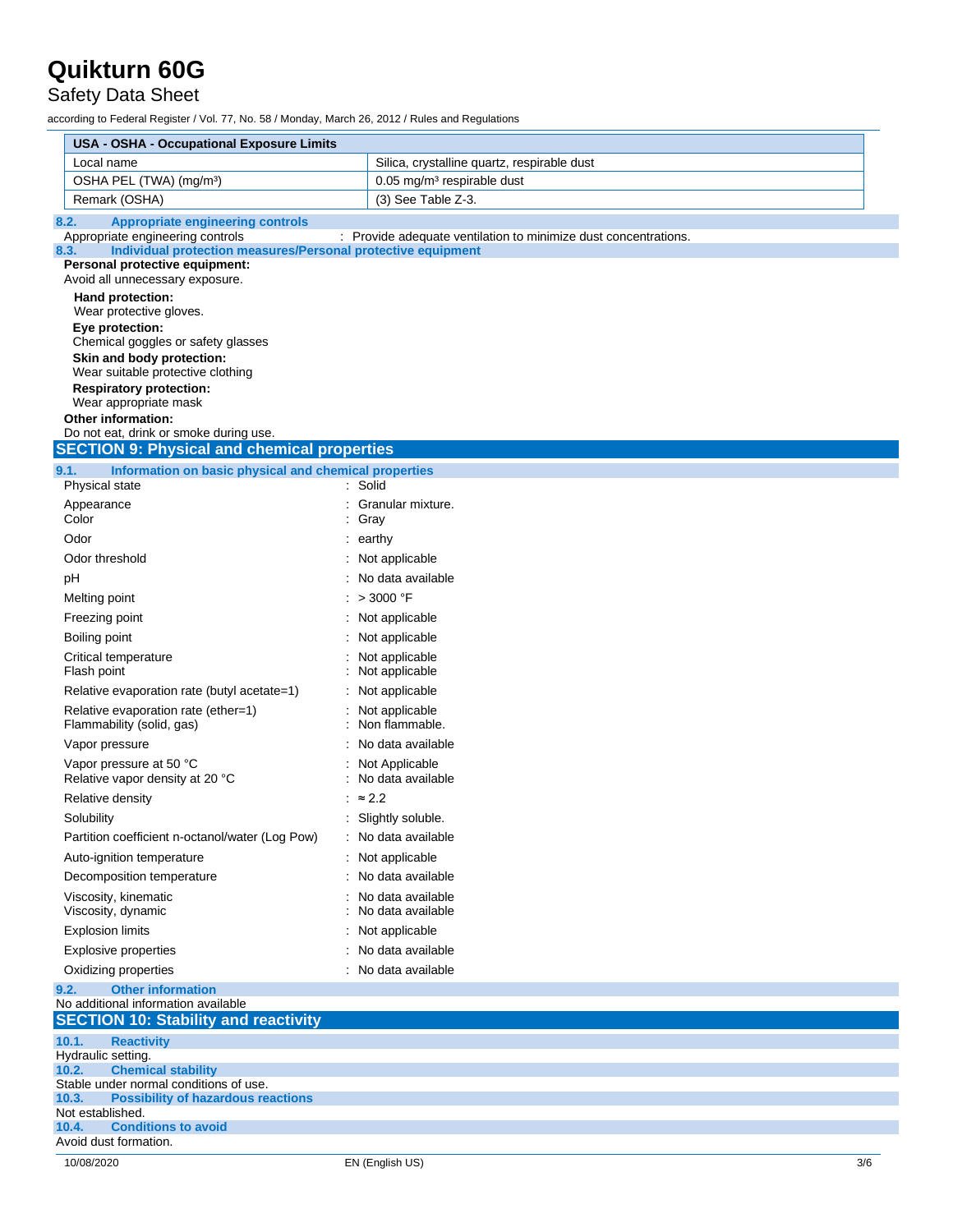### Safety Data Sheet

| 10.5.<br>Incompatible materials                                                     |                                                                                                                |
|-------------------------------------------------------------------------------------|----------------------------------------------------------------------------------------------------------------|
| Strong acids. Strong bases.                                                         |                                                                                                                |
| <b>Hazardous decomposition products</b><br>10.6.                                    |                                                                                                                |
| No additional information available<br><b>SECTION 11: Toxicological information</b> |                                                                                                                |
|                                                                                     |                                                                                                                |
| 11.1.<br>Information on toxicological effects<br>Acute toxicity (oral)              | : Not classified                                                                                               |
| Acute toxicity (dermal)                                                             | Not classified                                                                                                 |
| Acute toxicity (inhalation)                                                         | Not classified                                                                                                 |
| aluminium oxide, non-fibrous (1344-28-1)                                            |                                                                                                                |
| LD50 oral rat                                                                       | > 15900 mg/kg body weight (Equivalent or similar to OECD 401, Rat, Male / female,<br>Experimental value, Oral) |
| LC50 Inhalation - Rat                                                               | 7.6 mg/l air (Equivalent or similar to OECD 403, 1 h, Rat, Male, Experimental value, Inhalation<br>(aerosol))  |
| Skin corrosion/irritation                                                           | Causes skin irritation.                                                                                        |
| Serious eye damage/irritation                                                       | Causes eye irritation.                                                                                         |
| Respiratory or skin sensitization<br>Germ cell mutagenicity                         | Not classified<br>Not classified                                                                               |
| Carcinogenicity                                                                     | May cause cancer (Inhalation).                                                                                 |
| quartz (14808-60-7)                                                                 |                                                                                                                |
| IARC group                                                                          | 1 - Carcinogenic to humans                                                                                     |
| Reproductive toxicity                                                               | : Not classified                                                                                               |
| Specific target organ toxicity - single exposure                                    | Not classified                                                                                                 |
| Specific target organ toxicity - repeated<br>exposure                               | Not classified                                                                                                 |
| Aspiration hazard                                                                   | Not classified                                                                                                 |
| Viscosity, kinematic                                                                | No data available                                                                                              |
| Potential Adverse human health effects and                                          | Based on available data, the classification criteria are not met.                                              |
| symptoms<br>Symptoms/effects after inhalation                                       | : May cause cancer by inhalation. Danger of serious damage to health by prolonged exposure                     |
|                                                                                     | through inhalation.                                                                                            |
| Symptoms/effects after skin contact                                                 | Causes skin irritation.                                                                                        |
| Symptoms/effects after eye contact<br><b>SECTION 12: Ecological information</b>     | : Causes eye irritation.                                                                                       |
|                                                                                     |                                                                                                                |
|                                                                                     |                                                                                                                |
| <b>Toxicity</b><br>12.1.<br>No additional information available                     |                                                                                                                |
| <b>Persistence and degradability</b><br>12.2.                                       |                                                                                                                |
| Quikturn 60G (Mixture)<br>Persistence and degradability                             | Not established.                                                                                               |
|                                                                                     |                                                                                                                |
| cristobalite (14464-46-1)                                                           |                                                                                                                |
| Persistence and degradability                                                       | Mineral. Not applicable.                                                                                       |
| Chemical oxygen demand (COD)<br>ThOD                                                | Not applicable<br>Not applicable                                                                               |
| BOD (% of ThOD)                                                                     |                                                                                                                |
|                                                                                     | Not applicable                                                                                                 |
| aluminium oxide, non-fibrous (1344-28-1)                                            |                                                                                                                |
| Persistence and degradability                                                       | Not applicable.                                                                                                |
| Chemical oxygen demand (COD)<br>ThOD                                                | Not applicable                                                                                                 |
|                                                                                     | Not applicable                                                                                                 |
| quartz (14808-60-7)                                                                 |                                                                                                                |
| Persistence and degradability                                                       | Not applicable.                                                                                                |
| Biochemical oxygen demand (BOD)                                                     | Not applicable                                                                                                 |
| Chemical oxygen demand (COD)                                                        | Not applicable                                                                                                 |
| <b>ThOD</b>                                                                         | Not applicable                                                                                                 |
| <b>Bioaccumulative potential</b><br>12.3.                                           |                                                                                                                |
| Quikturn 60G (Mixture)<br>Bioaccumulative potential                                 | Not established.                                                                                               |
|                                                                                     |                                                                                                                |
| cristobalite (14464-46-1)                                                           |                                                                                                                |
| Bioaccumulative potential                                                           | No data available.                                                                                             |
| aluminium oxide, non-fibrous (1344-28-1)<br>Bioaccumulative potential               | No data available.                                                                                             |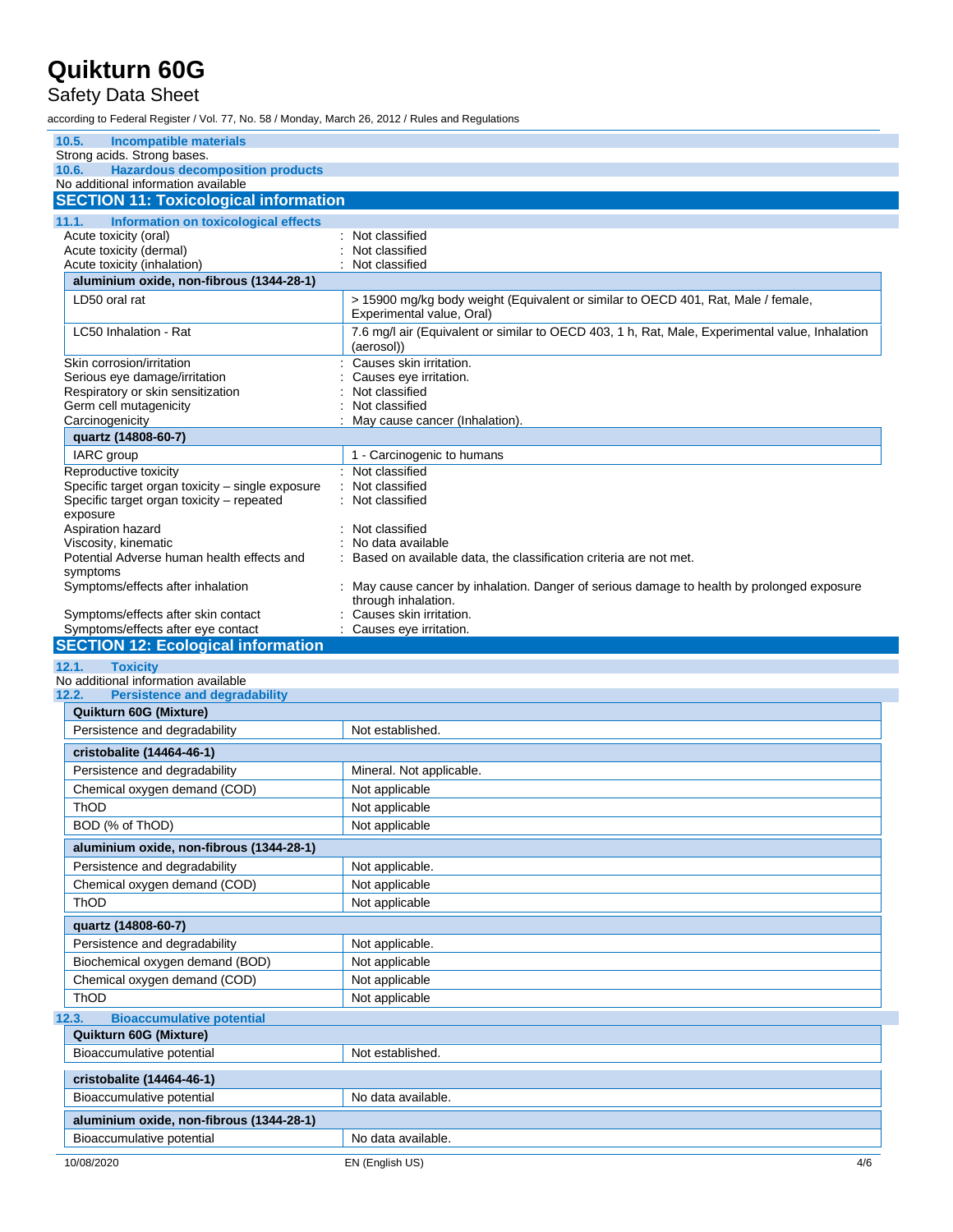### Safety Data Sheet

| quartz (14808-60-7)                                                                                                                                                                                                                                 |                                                                                       |                                  |                    |                                        |                                                                                                                                 |                   |
|-----------------------------------------------------------------------------------------------------------------------------------------------------------------------------------------------------------------------------------------------------|---------------------------------------------------------------------------------------|----------------------------------|--------------------|----------------------------------------|---------------------------------------------------------------------------------------------------------------------------------|-------------------|
| Bioaccumulative potential                                                                                                                                                                                                                           | No data available.                                                                    |                                  |                    |                                        |                                                                                                                                 |                   |
| <b>Mobility in soil</b><br>12.4.                                                                                                                                                                                                                    |                                                                                       |                                  |                    |                                        |                                                                                                                                 |                   |
| cristobalite (14464-46-1)                                                                                                                                                                                                                           |                                                                                       |                                  |                    |                                        |                                                                                                                                 |                   |
| Ecology - soil                                                                                                                                                                                                                                      |                                                                                       |                                  | No data available. |                                        |                                                                                                                                 |                   |
|                                                                                                                                                                                                                                                     | aluminium oxide, non-fibrous (1344-28-1)                                              |                                  |                    |                                        |                                                                                                                                 |                   |
| Ecology - soil                                                                                                                                                                                                                                      |                                                                                       |                                  | No data available. |                                        |                                                                                                                                 |                   |
| 12.5.                                                                                                                                                                                                                                               | <b>Other adverse effects</b>                                                          |                                  |                    |                                        |                                                                                                                                 |                   |
| Effect on the global warming                                                                                                                                                                                                                        |                                                                                       |                                  | None known         |                                        |                                                                                                                                 |                   |
|                                                                                                                                                                                                                                                     | <b>SECTION 13: Disposal considerations</b>                                            |                                  |                    |                                        |                                                                                                                                 |                   |
| 13.1.                                                                                                                                                                                                                                               | <b>Disposal methods</b>                                                               |                                  |                    |                                        |                                                                                                                                 |                   |
|                                                                                                                                                                                                                                                     | Product/Packaging disposal recommendations                                            |                                  |                    |                                        | : Dispose in a safe manner in accordance with local/national regulations.                                                       |                   |
| Ecology - waste materials                                                                                                                                                                                                                           |                                                                                       |                                  |                    | : Avoid release to the environment.    |                                                                                                                                 |                   |
|                                                                                                                                                                                                                                                     | <b>SECTION 14: Transport information</b><br><b>Department of Transportation (DOT)</b> |                                  |                    |                                        |                                                                                                                                 |                   |
| In accordance with DOT                                                                                                                                                                                                                              |                                                                                       |                                  |                    |                                        |                                                                                                                                 |                   |
| Not regulated                                                                                                                                                                                                                                       |                                                                                       |                                  |                    |                                        |                                                                                                                                 |                   |
|                                                                                                                                                                                                                                                     | <b>Transportation of Dangerous Goods</b>                                              |                                  |                    |                                        |                                                                                                                                 |                   |
| Not regulated                                                                                                                                                                                                                                       |                                                                                       |                                  |                    |                                        |                                                                                                                                 |                   |
| <b>Transport by sea</b>                                                                                                                                                                                                                             |                                                                                       |                                  |                    |                                        |                                                                                                                                 |                   |
| Not regulated                                                                                                                                                                                                                                       |                                                                                       |                                  |                    |                                        |                                                                                                                                 |                   |
| <b>Air transport</b>                                                                                                                                                                                                                                |                                                                                       |                                  |                    |                                        |                                                                                                                                 |                   |
| Not regulated                                                                                                                                                                                                                                       |                                                                                       |                                  |                    |                                        |                                                                                                                                 |                   |
|                                                                                                                                                                                                                                                     | <b>SECTION 15: Regulatory information</b>                                             |                                  |                    |                                        |                                                                                                                                 |                   |
| 15.1. US Federal regulations                                                                                                                                                                                                                        |                                                                                       |                                  |                    |                                        |                                                                                                                                 |                   |
| Quikturn 60G (Mixture)                                                                                                                                                                                                                              |                                                                                       |                                  |                    |                                        |                                                                                                                                 |                   |
|                                                                                                                                                                                                                                                     | Substances Control Act (TSCA) inventory                                               |                                  |                    |                                        | All components of this product are listed, or excluded from listing, on the United States Environmental Protection Agency Toxic |                   |
|                                                                                                                                                                                                                                                     | aluminium oxide, non-fibrous (1344-28-1)                                              |                                  |                    |                                        |                                                                                                                                 |                   |
|                                                                                                                                                                                                                                                     | Not subject to reporting requirements of the United States SARA Section 313           |                                  |                    |                                        |                                                                                                                                 |                   |
| Note                                                                                                                                                                                                                                                |                                                                                       |                                  |                    |                                        |                                                                                                                                 |                   |
| Note: The section 313 chemical list contains "CAS # 1344-28-1 Aluminum Oxide (Fibrous forms)"; the Aluminum oxide<br>contained in this product is non-fibrous, and thus is not a section 313 material. Only manufacturing, processing, or otherwise |                                                                                       |                                  |                    |                                        |                                                                                                                                 |                   |
|                                                                                                                                                                                                                                                     | use of aluminum oxide in the fibrous form triggers reporting.                         |                                  |                    |                                        |                                                                                                                                 |                   |
| 15.2. International regulations                                                                                                                                                                                                                     |                                                                                       |                                  |                    |                                        |                                                                                                                                 |                   |
| <b>CANADA</b>                                                                                                                                                                                                                                       | Calcium Aluminate Cement (65997-16-2)                                                 |                                  |                    |                                        |                                                                                                                                 |                   |
|                                                                                                                                                                                                                                                     | Listed on the Canadian DSL (Domestic Substances List)                                 |                                  |                    |                                        |                                                                                                                                 |                   |
|                                                                                                                                                                                                                                                     |                                                                                       |                                  |                    |                                        |                                                                                                                                 |                   |
| cristobalite (14464-46-1)                                                                                                                                                                                                                           |                                                                                       |                                  |                    |                                        |                                                                                                                                 |                   |
|                                                                                                                                                                                                                                                     | Listed on the Canadian DSL (Domestic Substances List)                                 |                                  |                    |                                        |                                                                                                                                 |                   |
| aluminium oxide, non-fibrous (1344-28-1)                                                                                                                                                                                                            |                                                                                       |                                  |                    |                                        |                                                                                                                                 |                   |
|                                                                                                                                                                                                                                                     | Listed on the Canadian DSL (Domestic Substances List)                                 |                                  |                    |                                        |                                                                                                                                 |                   |
| <b>EU-Regulations</b><br>No additional information available                                                                                                                                                                                        |                                                                                       |                                  |                    |                                        |                                                                                                                                 |                   |
| <b>National regulations</b>                                                                                                                                                                                                                         |                                                                                       |                                  |                    |                                        |                                                                                                                                 |                   |
| quartz (14808-60-7)                                                                                                                                                                                                                                 |                                                                                       |                                  |                    |                                        |                                                                                                                                 |                   |
| Listed on IARC (International Agency for Research on Cancer)                                                                                                                                                                                        |                                                                                       |                                  |                    |                                        |                                                                                                                                 |                   |
| 15.3. US State regulations                                                                                                                                                                                                                          |                                                                                       |                                  |                    |                                        |                                                                                                                                 |                   |
| Quikturn 60G (Mixture)                                                                                                                                                                                                                              |                                                                                       |                                  |                    |                                        |                                                                                                                                 |                   |
| U.S. California - Proposition 65 - Other<br>This product contains crystalline silica, a chemical known to the state of California to<br>cause cancer. For more information go to WWW.P65Warnings.ca.gov                                             |                                                                                       |                                  |                    |                                        |                                                                                                                                 |                   |
| information                                                                                                                                                                                                                                         |                                                                                       |                                  |                    |                                        |                                                                                                                                 |                   |
| cristobalite (14464-46-1)                                                                                                                                                                                                                           |                                                                                       |                                  |                    |                                        |                                                                                                                                 |                   |
| $U.S. -$                                                                                                                                                                                                                                            | U.S. - California -                                                                   | U.S. - California -              |                    | U.S. - California -                    | No significant risk level                                                                                                       | Maximum allowable |
| California -<br>Proposition 65                                                                                                                                                                                                                      | Proposition 65 -<br>Developmental                                                     | Proposition 65 -<br>Reproductive |                    | Proposition 65 -                       | (NSRL)                                                                                                                          | dose level (MADL) |
| - Carcinogens                                                                                                                                                                                                                                       | Toxicity                                                                              | <b>Toxicity - Female</b>         |                    | <b>Reproductive Toxicity</b><br>- Male |                                                                                                                                 |                   |
| List                                                                                                                                                                                                                                                |                                                                                       |                                  |                    |                                        |                                                                                                                                 |                   |
| Yes                                                                                                                                                                                                                                                 | No                                                                                    | No                               |                    | No                                     |                                                                                                                                 |                   |